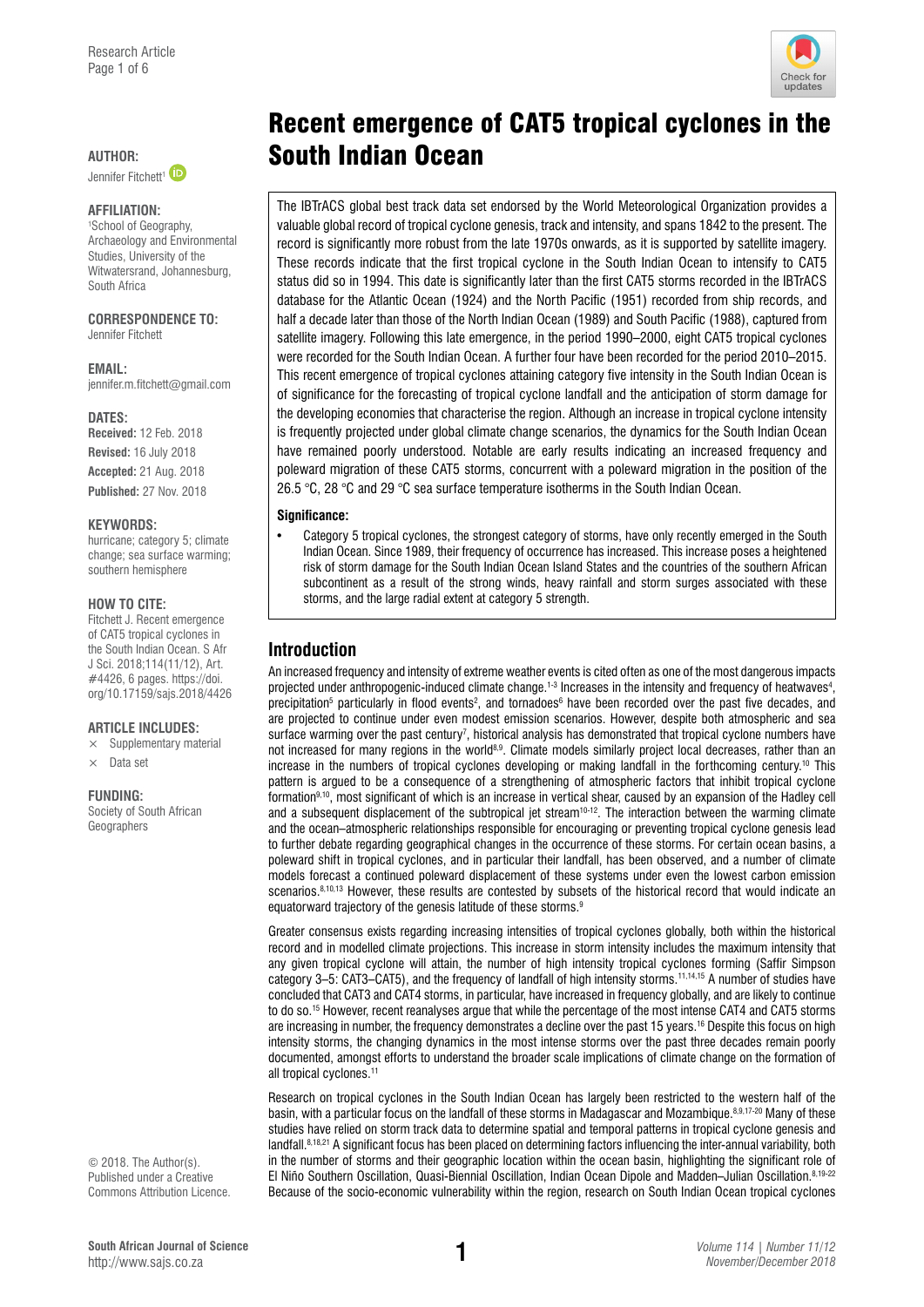has included the considerable infrastructural and economic costs associated with storm damage.18,23,24

This study reflects on the emergence of tropical cyclones in the IBTrACS record for the South Indian Ocean in 1994, and the changing dynamics of these storms over the past two decades, including changes in the number of CAT5 storms, the latitudinal positions of the storms, and the underlying sea surface temperatures as drivers of cyclogenesis.

# **Methods**

Storm track records for the South Indian Ocean were explored using the NOAA Unisys IBTrACS record [\(https://www.ncdc.noaa.gov/ibtracs/](https://www.ncdc.noaa.gov/ibtracs/index.php?name=ibtracs-data) [index.php?name=ibtracs-data](https://www.ncdc.noaa.gov/ibtracs/index.php?name=ibtracs-data)). The data were explored for the period commencing on 1 June 1970 to avoid issues of data heterogeneity for earlier records which were compiled from ship logs, coastal records and a sparse distribution of aerial reconnaissance data, rather than satellite imagery used from 1970 onwards.<sup>8,25</sup> The compiled record terminated in 2015. The Unisys advanced filter tool was used to isolate all storms that were classified as CAT5 to determine the total decadal count of storms in each category, and the year of the first record of CAT5 storms in each ocean basin. The wind speed and central pressure of each CAT5 storm were checked in the Unisys record for the time period for which each storm was classified at CAT5 to ensure that no miscategorisation had occurred. For each storm that had attained CAT5 strength, the latitudes and longitudes of the conversion from tropical storm to CAT1 tropical cyclone, of the conversion from CAT4 to CAT5 tropical cyclone, and of the downgrade from CAT5 storm to CAT4 or lower were manually extracted together with the date of each event. The latitudes of the conversion into and dissipation from category 5 was plotted for each storm relative to the month and year of the respective events, with timetrend calculated using linear regression.

Sea surface data were obtained from the NOAA Extended Reconstructed SST V4 GrADS images ([https://www.esrl.noaa.gov/psd/data/gridded/](https://www.esrl.noaa.gov/psd/data/gridded/data.noaa.ersst.html) [data.noaa.ersst.html](https://www.esrl.noaa.gov/psd/data/gridded/data.noaa.ersst.html)). Images were constrained geographically for the South Indian Ocean, between 0–30°S and 30–120°E, with sea surface isotherms plotted at 0.5-°C intervals. Composite plots were calculated from mean annual sea surface temperature isotherms for a long-term mean spanning 1950–2015, for decadal means for the period 1970– 2009, and for the most recent half decade of tropical cyclone storm track data, 2010–2015. From these plots, the 26.5 °C and 28 °C isotherms were extracted and re-plotted to explore trends in isotherm shift of the period 1970–2015. From these plots the rate of change in the position of each isotherm was calculated at 10° longitude intervals, and averaged for the ocean basin. Weekly mean sea surface isotherm plots were obtained from NOAA V2 sea surface temperature record [\(https://www.](https://www.esrl.noaa.gov/psd/data/gridded/data.noaa.oisst.v2.html) [esrl.noaa.gov/psd/data/gridded/data.noaa.oisst.v2.html](https://www.esrl.noaa.gov/psd/data/gridded/data.noaa.oisst.v2.html)) for the dates of each of the CAT5 tropical cyclones identified from the IBTrACS record. Two plots were generated for each time period: the first geographically constrained by the coordinate position of the storm from conversion to CAT1 through to the location of dissipation from CAT5 and the second for the entire ocean basin. From these plots, the sea surface temperature on the date and at the geographical position of the storm track on conversion to CAT1 storm, and conversion to and dissipation from CAT5 storm were extracted, together with the mean latitudinal position of the 28 °C isotherm for the South Indian Ocean basin.

# **Results**

The first tropical cyclone classified as attaining CAT5 intensity in the South Indian Ocean is recorded in the IBTrACS record for February 1994. This date is considerably later than the first CAT5 tropical cyclones recorded in the same database for the Atlantic Ocean (1924) and the North Pacific (1951), which would have been detected from ship or coastal records. It is also half a decade later than the first CAT5 tropical cyclones recorded for the North Indian Ocean (1989) and South Pacific (1988) in the IBTrACS database. Although it could be argued that CAT5 tropical cyclones in regions of lower population density may have gone unnoticed in the early 19th century, the latter two records would have detected them by satellite imagery that provides a more globally equivalent database for all ocean basins from the 1970s onwards.

While this record has been improved by direct monitoring through geostationary satellites<sup>16</sup>, it is unlikely that all CAT5 storms went undetected prior to this advancement. Thereafter, four CAT5 tropical cyclones were recorded for the decadal periods 1990–1999 and 2000–2009. For the remaining 5 years captured in the data set from 2010 to 2015, a further four CAT5 storms are recorded. This recording was followed by the CAT5 tropical cyclone Fantala in April 2016.<sup>26</sup> A sustained occurrence of CAT5 tropical cyclones has thus been experienced following the late initiation of these very intense storms, with a slight yet statistically insignificant increase in frequency, particularly since 2010. Further monitoring of these storms should be conducted to enable a data set sufficiently large for statistical significance in trends to be determined.

The 12 CAT5 tropical cyclones recorded for the South Indian Ocean do not provide a sufficient sample size for statistically significant time trends to be detected. However, the latitudinal positions of the storm track at the time of conversion to and dissipation from CAT5 intensity both demonstrate a mean poleward trend over the period 1994–2015 (Figure 1). Notably this trend includes three of the four CAT5 tropical cyclones in the period 2010–2015 escalating to the highest strength at latitudes poleward of 16°S, and the two 2015 storms intensifying to CAT5 poleward of 17.5°S. The trend, although statistically insignificant for both intensification and dissipation, tentatively represents a poleward trajectory in CAT5 tropical cyclone intensification at a rate of 0.003°/ decade  $(-0.33 \text{ km/decade})$ , and dissipation at a more rapid rate of 0.004 $\degree$ /decade ( $\sim$ 0.44 km/decade).



**Figure 1:** Latitudinal position of each CAT5 tropical cyclone storm track at the point of (a) intensification to and (b) dissipation from category 5 conditions.

The poleward shifts in the position of the storm track at the points of intensification to and dissipation from CAT5 occur concurrently with a poleward shift in the 26.5 °C sea surface temperature isotherm in the South Indian Ocean (Figure 2). This concurrence is significant because of the requirement for 26.5 °C sea surface temperatures for the cyclogenesis of tropical cyclones. The shift occurs at a mean rate of 0.068°/year (0.68°/decade) poleward for the ocean from a mean latitude of  $~16^{\circ}$ S to  $~18^{\circ}$ S over the period 1970–2015, with a more pronounced shift for the western half of the basin at a rate of 0.087°/ year (0.87°/decade). For the majority of the ocean basin, this poleward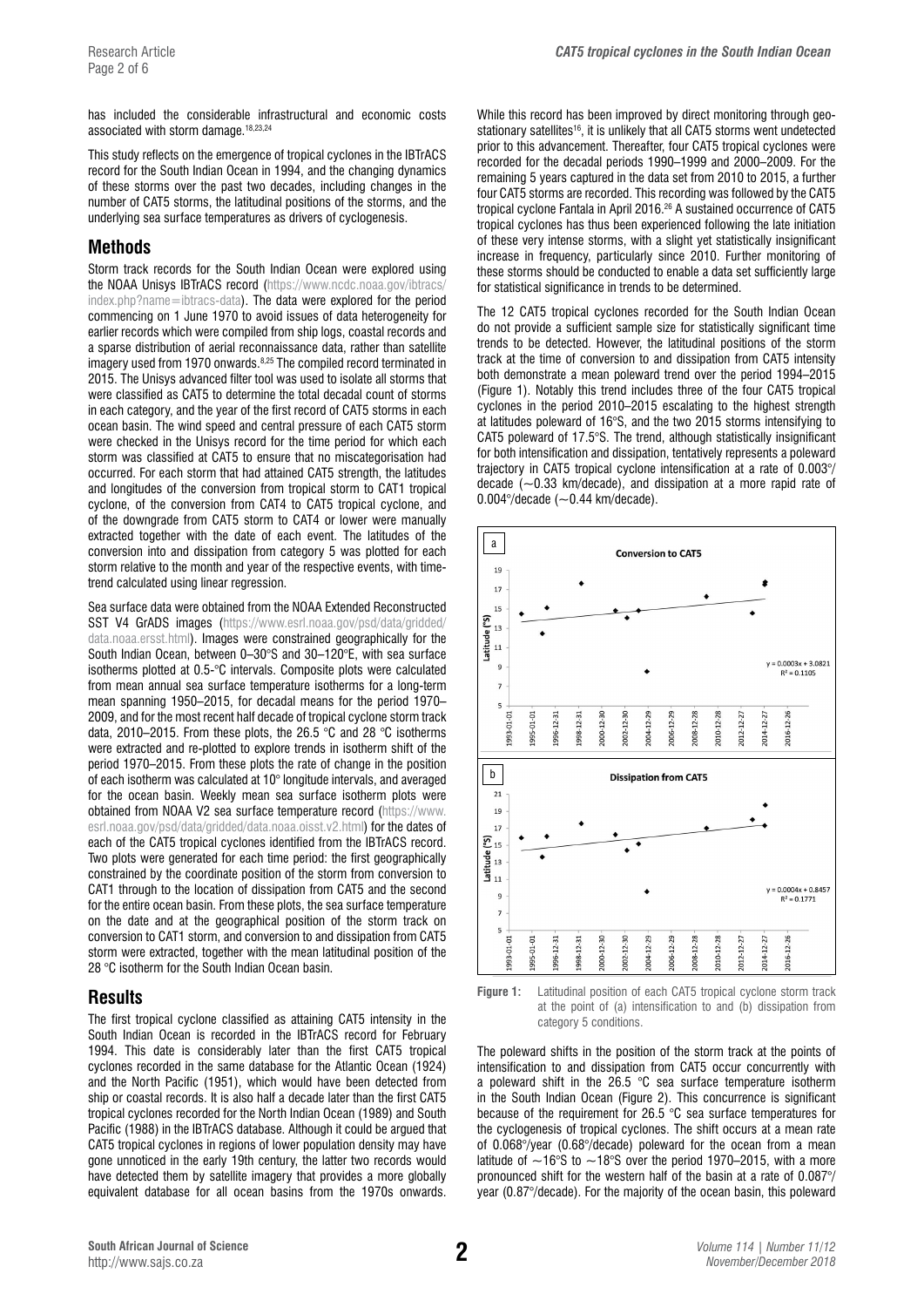shift is progressive decade on decade. However, between 50°E and 65°E, a reversal in this trend occurs for the decade 1990–1999 with the mean 26.5 °C isotherm positioned north of the isotherm for the decade 1980–1989. The poleward shift resumes for the periods 2000–2009 and 2010–2015, but the deviation for 1990–1999 is notable given the emergence of the first CAT5 tropical cyclone in 1994 at a longitude of 58°E. The slowest latitudinal shift in the 26.5 °C is recorded for the Mozambique Channel, albeit with all isotherm positions located poleward of those for the remainder of the ocean basin. Across the ocean basin, the most rapid isotherm shift experienced was for the shortest period, from 2010 to 2015.

Although the threshold of 26.5  $\degree$ C for sea surface temperatures is required for the genesis of tropical cyclones, the intensification of these storms requires additional energy supply, predominantly through latent heat. Such intensification also requires the limitation of factors that hinder cyclogenesis, most notably vertical shear. The sea surface temperature for the date and latitude of conversion from tropical storm to CAT1 tropical cyclone for all of these storms was higher than 27 °C, and was higher than 27.5°C in 8 of the 12 storms. For 9 of the 12 storms, the sea surface temperature was warmer at the point of intensification to CAT1 than at intensification to CAT5, and for all the storms, the sea surface was either the same or cooler at the point of dissipation from CAT5. A notable characteristic of all storms was that during the period of their activity, the 28 °C isotherm for the South Indian Ocean was positioned poleward of 9°S, and the 29 °C isotherm poleward of 3°S. This position is relative to a long-term 1950–2015 mean position of the 28 °C isotherm at 7°S. For the 29 °C isotherm, there is no longterm 1950–2015 mean position in the South Indian Ocean, with the first appearance of this isotherm in decadal means recorded for 1990–1999, notably coinciding with the first CAT5 tropical cyclone. Both the 28 °C and 29 °C isotherms demonstrate poleward shifts over the period 1970– 2015, with the shift in the 28  $\degree$ C isotherm occurring significantly more rapidly than the shift in the 26.5 °C isotherm.

# **Discussion**

This study reveals two important findings regarding the changing characteristics of intense tropical cyclones in the South Indian Ocean. Firstly, prior to 1994, no tropical cyclones in the South Indian Ocean were classified, by the IBTrACS record, as having attained CAT5 intensity. Although it is arguable that early CAT5 tropical cyclones were not detected because of the low population density in the region and the lack of direct geostationary satellite data prior to 198916, post-1970 records globally have been largely standardised through satellite imagery to form the consolidated IBTrACS record. In the period 1970–1993, no tropical cyclones in the South Indian Ocean are recorded in the IBTrACS record to have intensified to CAT5, while such high intensity storms were recorded for other ocean basins. This 1994 record represents the latest global emergence of CAT5 tropical cyclones.

Secondly, between 1994 and 2015, a total of 12 CAT5 tropical cyclones are captured in the IBTrACS storm track records. Four of these storms occurred between 2010 and 2015, with a more recent CAT5 tropical cyclone in 2016 demonstrating consistency in storm intensification post-1994, and a slight, albeit statistically insignificant, increase in the frequency of CAT5 storms over time. This increase is consistent with a trend in the proportion of storms attaining CAT4 or CAT5, but at odds with the frequency of CAT4 and CAT5 storms in the South Indian Ocean.16 This is a feature of a more rapid decline in CAT4 storms, potentially representing a greater percentage intensifying from CAT4 to CAT5 wind speed and central pressure.

Because of the low number of storms to date, the sample size is too small to detect any statistically significant trends. However, a poleward shift in the position of the storm track at intensification to and dissipation from CAT5 intensity is demonstrated through these 12 storms, concurrently with statistically significant poleward shifts in the 26.5 °C, 28 °C and 29 °C isotherms. These trends should be closely monitored to determine whether they represent persistent, long-term climatic change that supersedes inter-decadal patterns.



**Figure 2:** Decadal mean position of the 26.5 °C sea surface temperature isotherm for the South Indian Ocean over the period 1970–2015, relative to the 1950–2015 long-term mean (black line).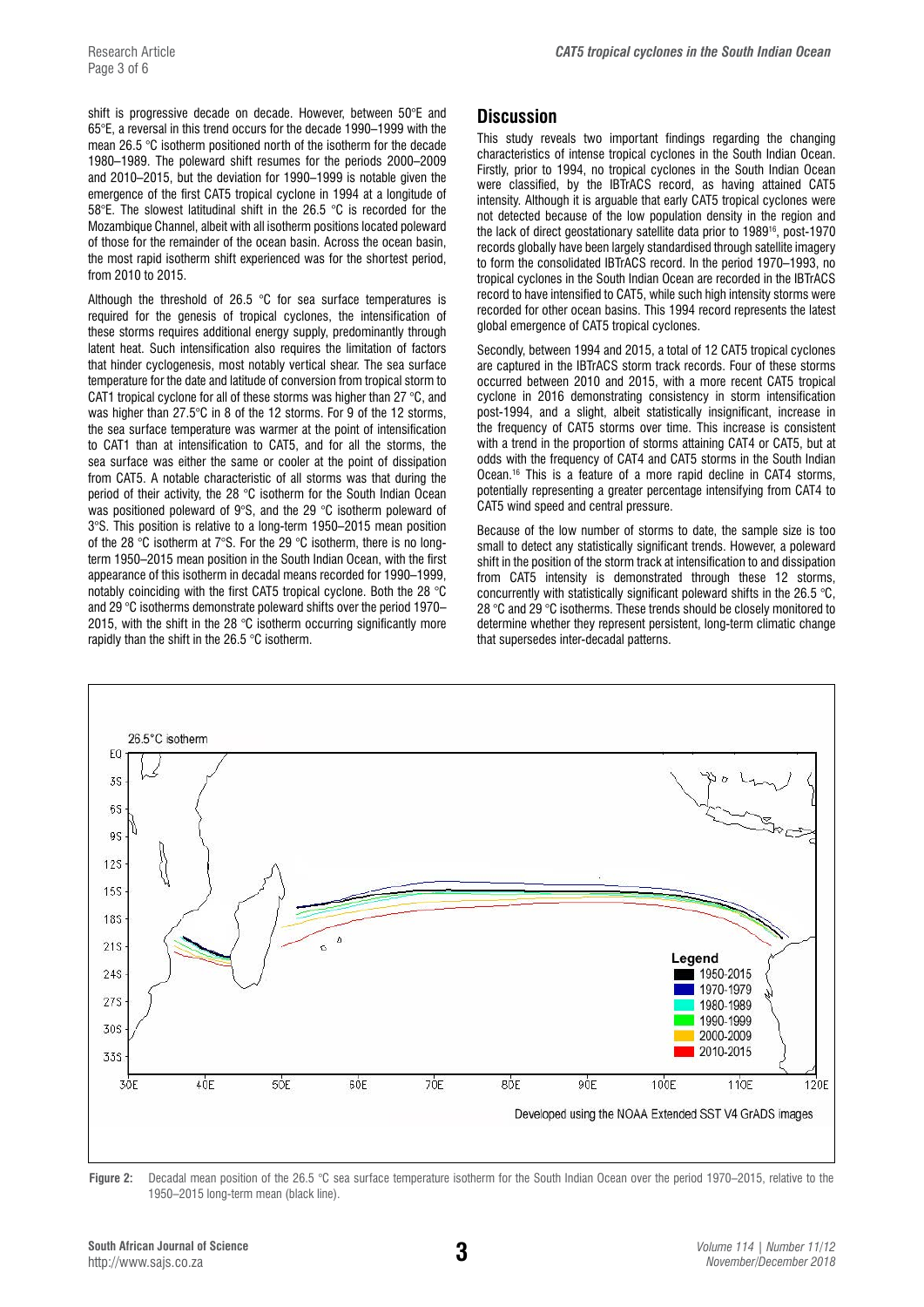

Figure 3: Decadal mean position of the (a) 28 °C and (b) 29 °C sea surface temperature isotherms for the South Indian Ocean over the period 1970–2015, relative to the 1950–2015 long-term mean (black line).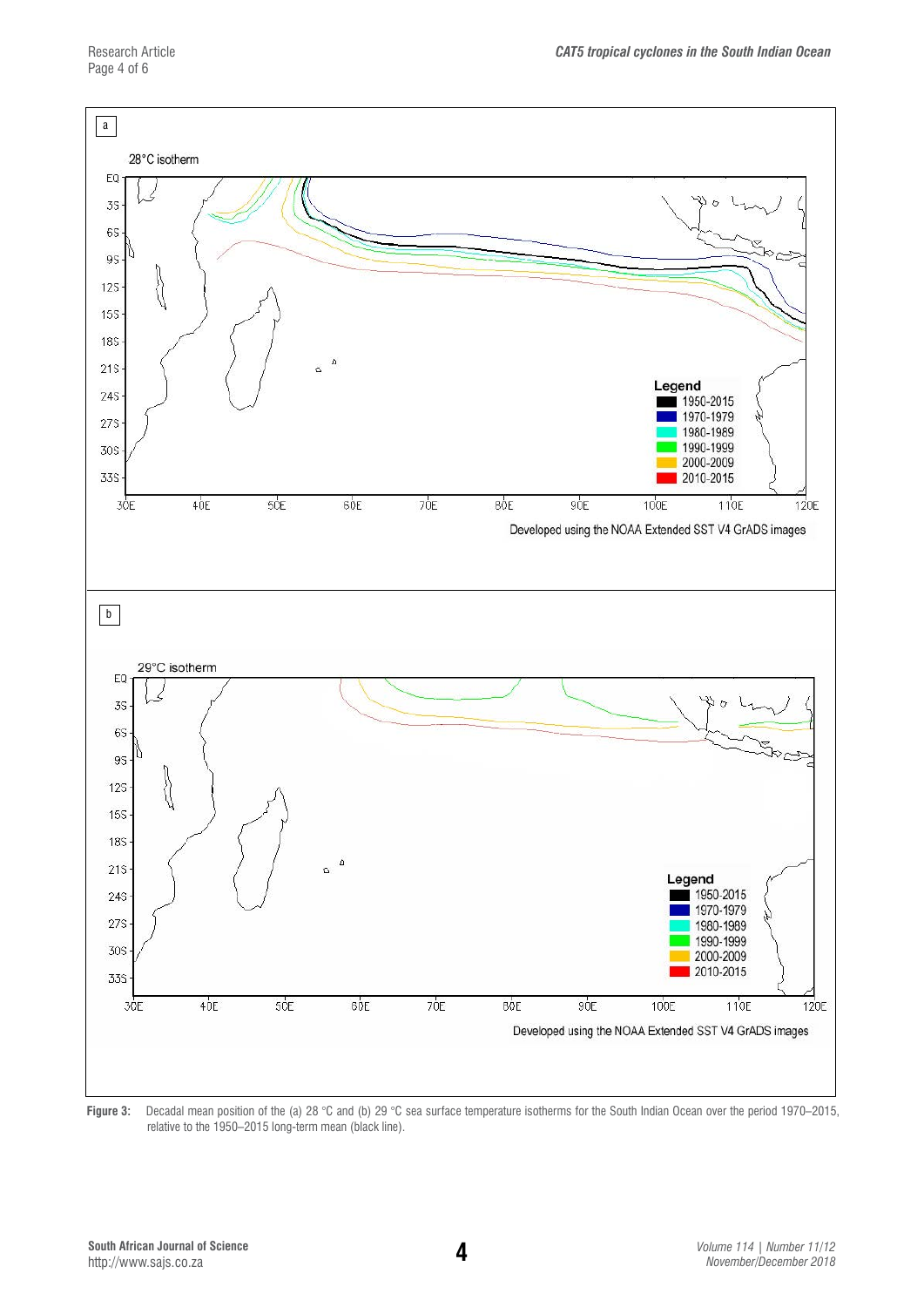| Year | Storm name   | Date of<br>conversion | Date of<br>dissipation | Lowest<br>central<br>pressure | Highest<br>speed |
|------|--------------|-----------------------|------------------------|-------------------------------|------------------|
| 2015 | Eunice       | 2015-01-30            | 2015-01-30             | 910 mb                        | 140 kts          |
| 2015 | Bansi        | 2015-01-13            | 2015-01-13             | $915$ mb                      | 140 kts          |
| 2013 | <b>Bruce</b> | 2013-12-21            | 2013-12-22             | $920$ mb                      | 140 kts          |
| 2010 | Edzani       | 2010-01-08            | 2010-01-09             | 910 mb                        | 140 kts          |
| 2004 | Gafilo       | 2004-03-06            | 2004-03-07             | 895 mb                        | 140 kts          |
| 2004 | Bento        | 2004-11-23            | 2004-11-24             | 915 mb                        | 140 kts          |
| 2003 | Kalunde      | 2003-03-08            | 2003-03-08             | $910$ mb                      | 140 kts          |
| 2002 | Hary         | 2002-03-10            | 2002-03-10             | $905$ mb                      | 140 kts          |
| 1999 | Evrina       | 1999-03-31            | 1999-03-31             | 920 mb                        | 140 kts          |
| 1996 | Itelle       | 1996-04-14            | 1996-04-14             | 935 mb                        | 140 kts          |
| 1995 | Agnielle     | 1995-11-21            | 1995-11-21             | 927 mb                        | 150 kts          |
| 1994 | Geralda      | 1994-02-01            | 1994-02-01             | 905 mb                        | 145 kts          |

**Table 1:** Summary of the CAT5 tropical cyclones recorded in the IBTrACS storm track database

Table 2: Sea surface temperature (SST, °C) conditions for the South Indian Ocean CAT5 tropical cyclones

| Year | <b>Storm name</b> | SST at<br>conversion to<br>CAT1 | SST at<br>conversion<br>to H <sub>5</sub> | SST at<br>dissipation<br>from H <sub>5</sub> |
|------|-------------------|---------------------------------|-------------------------------------------|----------------------------------------------|
| 2015 | Eunice            | 27.5                            | 26.9                                      | 26                                           |
| 2015 | <b>Bansi</b>      | 27.9                            | 27.7                                      | 27.7                                         |
| 2013 | <b>Bruce</b>      | 27                              | 27.5                                      | 26                                           |
| 2010 | Edzani            | 27                              | 26.2                                      | 26                                           |
| 2004 | Gafilo            | 28.65                           | 28                                        | 27                                           |
| 2004 | Bento             | 28.5                            | 27.8                                      | 27.2                                         |
| 2003 | Kalunde           | 29                              | 28                                        | 27.9                                         |
| 2002 | Hary              | 29                              | 28.5                                      | 28.5                                         |
| 1999 | Evrina            | 28                              | 26.4                                      | 26.4                                         |
| 1996 | Itelle            | 27                              | 26.8                                      | 26.2                                         |
| 1995 | Agnielle          | 27.1                            | 27.5                                      | 27                                           |
| 1994 | Geralda           | 27.6                            | 28.2                                      | 28.2                                         |

The findings of this study rely heavily on the accuracy of the NOAA IBTrACS storm track database in capturing the intensity and latitudinal position of these CAT5 cyclones. These records provide an important global record of tropical cyclone activity, compiled for the period 1841– 2015 through a combination of ship logs and land-based records for the early decades, and aerial reconnaissance and satellite imagery in more recent years.25 The record includes the storm track followed by the tropical cyclone, the intensity of the storm, and the factors from which intensity is derived: central storm pressure and wind speed.27 Concerns have been raised in the literature regarding the scientific accuracy of these records, and in particular issues of data heterogeneity as a result of the changing methods of storm identification and measurement.<sup>16,28,29</sup> There is some consensus that records from 1970 onwards are relatively accurate because of the use of geo-orbiting satellites that provide constant monitoring across the global oceans, rather than the more sparse coverage temporally and spatially of passing ships or individual aeroplanes on reconnaissance missions, but concern has been raised that for the Indian Ocean, direct geo-orbiting satellite data were not available prior to the launch of Meteostat-5.11,16,27 Further efforts have been introduced to increase the accuracy of these records and their reanalysis data, with significant improvements reported $27$ , and the IBTrACS records are now endorsed by the World Meteorological Organization<sup>30</sup>. Furthermore, it is argued that the record is most accurate for storms at their maximum intensity: the storm has been in existence sufficiently long to be detected and monitored independently, and a greater impetus is placed on accurate recording as the storm develops a greater destructive potential.<sup>11</sup> Thus for the purpose of this study, which focuses exclusively on CAT5 tropical cyclones subsequent to 1989, the record is taken to be sufficiently reliable for calculating the findings presented.

CAT5 storms, which had not previously been recorded for the basin, occurred more frequently in the period 2010–2016 than in the previous decadal periods of 1990–1999 and 2000–2009. The Intergovernmental Panel on Climate Change has long suggested that climate change would result in an increased frequency and intensity of severe climatic events.1 For many of the world's ocean basins, trends over the past century have demonstrated little change in tropical cyclone numbers, and for regions such as the southwest Indian Ocean and West Pacific Ocean, a decreasing trend has been observed.8 This trend occurred concurrently with a 0.3 °C increase in mean global sea surface temperatures, which would encourage tropical cyclone formation.<sup>7</sup> While it has been suggested that the intensity of tropical cyclones is increasing because of this warming trend, CAT5 storm dynamics have not previously been examined in isolation.<sup>11,15</sup> The increase in the frequency of occurrence of CAT5 storms, particularly for a region that did not previously experience very high intensity tropical cyclones, demonstrates the manifestation of the sea surface temperature warming on tropical cyclone systems. This increase in frequency coupled with a net reduction in cumulative counts of CAT4 and CAT5 storms<sup>16</sup> demonstrates that the storms previously terminating at CAT4 intensity are instead increasingly reaching CAT5 intensity – a feature further reflected in the increase in the percentage of CAT4 and CAT5 storms as a subset of all tropical cyclones, both in the South Indian Ocean and globally.

The warming trend in sea surface temperatures has resulted in a poleward shift in the South Indian Ocean 26.5 °C isotherm required for tropical cyclone formation, at a statistically significant mean rate of  $0.68^{\circ}/$ decade ( $p < 0.0001$ ). More rapid is the poleward shift in the 28 °C isotherm, and the appearance and poleward migration of a 29 °C isotherm in the South Indian Ocean over recent decades. These changes are occurring concurrently with a poleward shift in the latitude of the storm track position at the points of intensification to and dissipation from CAT5 for the 12 storms on record. Moreover, a distinct relationship appears to exist between the position of the 28 °C and 29 °C sea surface temperature isotherms and the probability of occurrence of CAT5 storms, as each of the recorded storms has occurred under conditions in which the 28 °C isotherm is positioned south of 9°S latitude. These findings regarding the concurrent shifts in the 26.5 °C, 28 °C and 29 °C isotherms and the latitudinal position of CAT5 storm tracks, and the sea surface temperature distributions characterising CAT5 storms, are important for future projection of storm trajectories and intensities, and for the shorterterm forecasting during the lifespan of a storm.

These results provide a concerning outlook for the South Indian Ocean. The region comprises a number of economically developing countries and small island states, which cannot afford large capital investment in infrastructural adaptation measures to mitigate against the threats of tropical cyclones.23,24 Unlike the United States of America, which experiences numerous tropical cyclones making landfall in any given year, only 5% of the ~9 tropical cyclones that form in the western half of the South Indian Ocean basin make landfall in any given year.<sup>8</sup> However, all of the storms that make landfall have devastating impacts on the livelihoods, habitat, economy and natural environment of the country affected.<sup>24</sup> Thus, the threat of increasing proportions of the highest